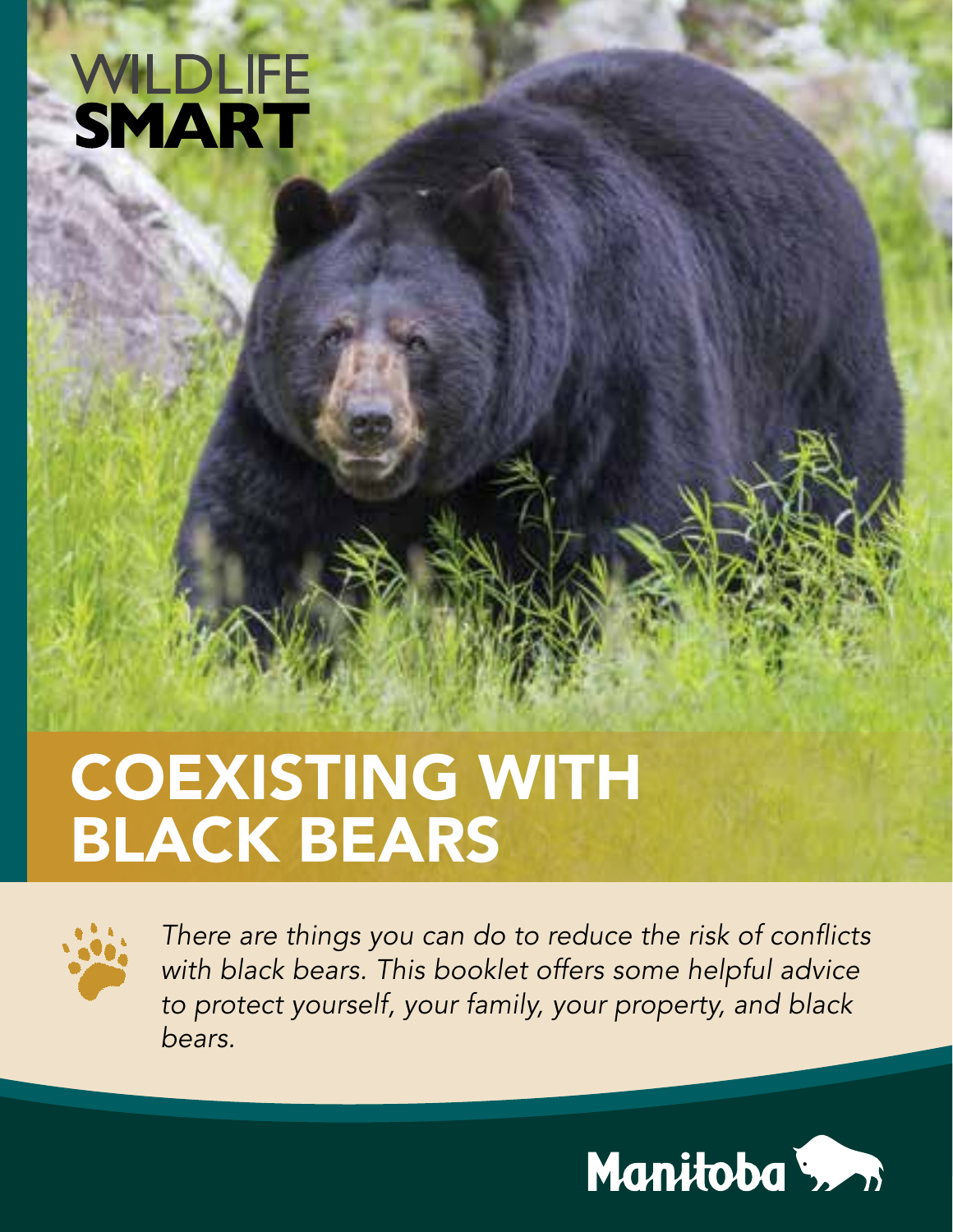



*Relocating or destroying bears does not resolve the problem unless the food sources are also removed.*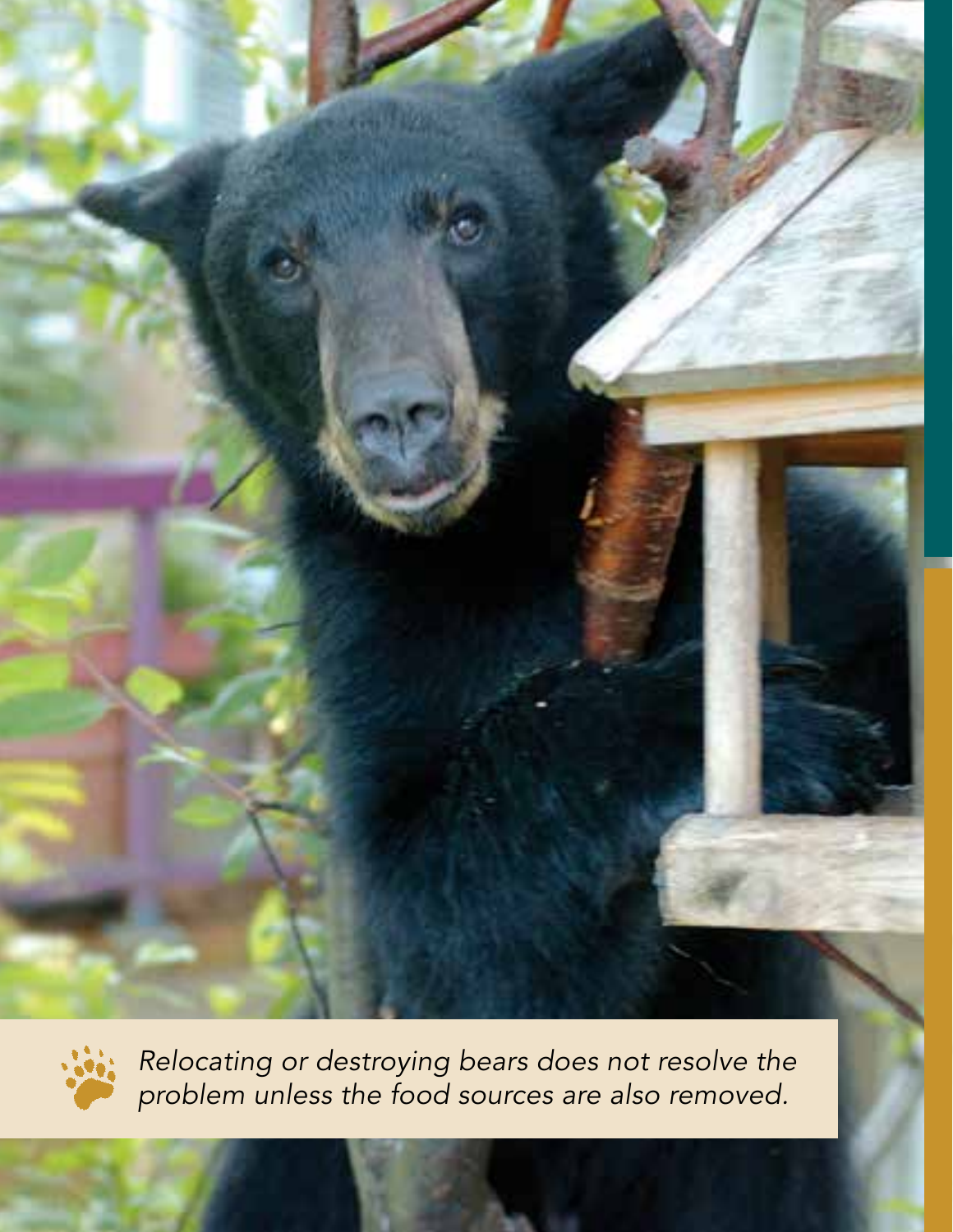#### COEXISTING WITH BLACK BEARS

Black bears are found throughout Manitoba. Although black bears occasionally wander into human residential areas, they are more likely to be encountered in wooded areas of the province. All Manitobans, and particularly those who live in, work in, or visit wooded areas are encouraged to be *Wildlife Smart* to coexist with black bears. This means knowing what actions you should take to minimize or avoid contact with black bears, and how to react if you do encounter a bear.

#### THINGS YOU NEED TO KNOW ABOUT BLACK **BEARS**

Although the coat colour is commonly black, it can be brown, cinnamon, blond or combinations of these colours. Black bears are intelligent, powerful, but shy animals preferring to avoid humans. They are superior climbers, strong swimmers and when running can reach speeds of 50 kilometres (30 miles) per hour.

Bears are always in search of food, motivated by sights, sounds, memories and particularly, odours. When bears find an easy source of food at a residence or campsite, they begin to associate this food source with people and dwellings. When bears discover that humans can be intimidated, they can get bold in acquiring this food.

Bears that learn food is available from residences or campsites become nuisances. This results in people asking for them to be removed. However, relocating or destroying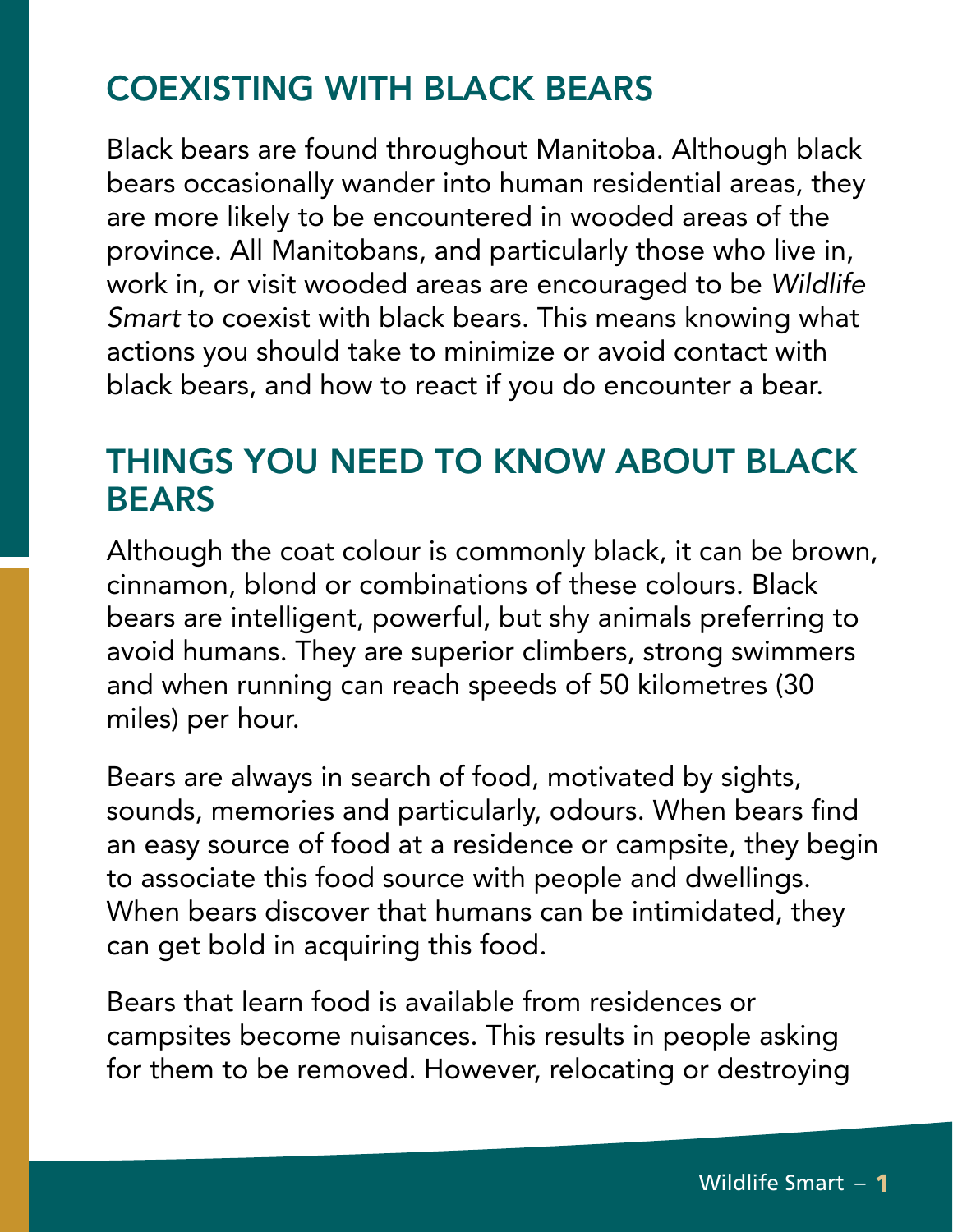bears does not resolve the problem. Other bears will take their place. The better solution is to remove food sources from residences and campsites. This will reduce the attraction for them to visit in the first place.

#### WILDLIFE SMART ABOUT BLACK BEARS

Here are some simple suggestions on how you can be Wildlife Smart about black bears:

- Never approach or crowd a bear watch it from a safe distance.
- Never feed a bear, whether intentionally or inadvertently it's unwise and unlawful if it creates a hazard to people and property.
- When walking, be aware of your surroundings, watch for signs that bears may be nearby, and carry deterrents.
- Keep dogs on a leash as they may provoke an attack.
- In wilderness areas, hike in a group, make noise, and carry bear deterrent spray where its easily accessible.

#### Homeowners and cottagers

- Secure garbage where bears can't access it, in a bearresistant container/building or with electric fencing.
- Clean garbage containers regularly with bleach or ammonia.
- Take garbage with you when you leave or ask a neighbour to put out your garbage just before pick-up.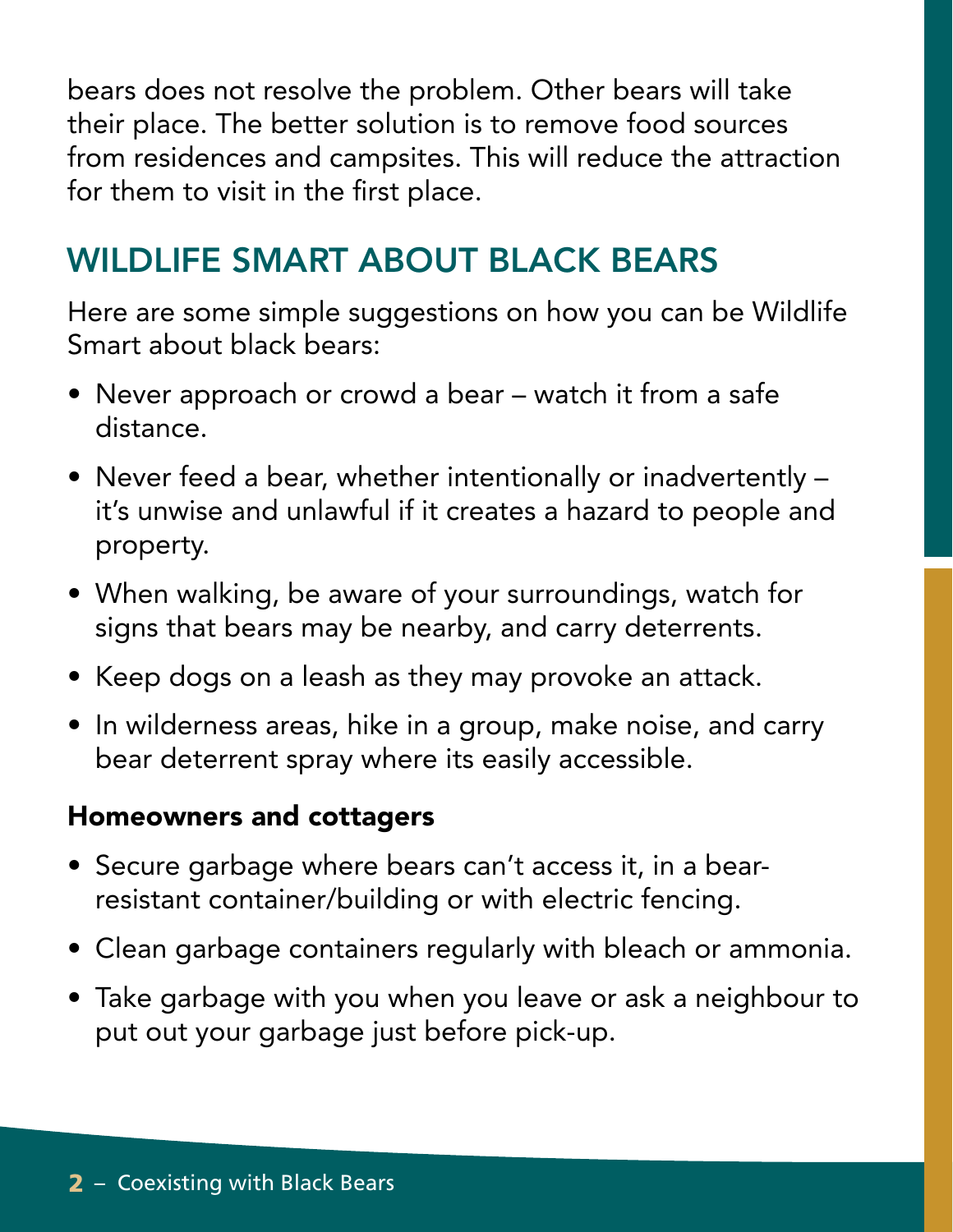



*Homeowners, cottagers and campers can discourage bears by handling food and garbage responsibly.*

- Don't burn garbage.
- Don't compost any food items outside.
- Remove all birdfeeders between April and November.
- Clean barbeques thoroughly after every use; don't forget the grease trap.
- Feed pets and keep their food dishes indoors.
- Remove all fruit from your yard as it ripens.
- Be aware that odours from cooking, baking and composting can attract bears.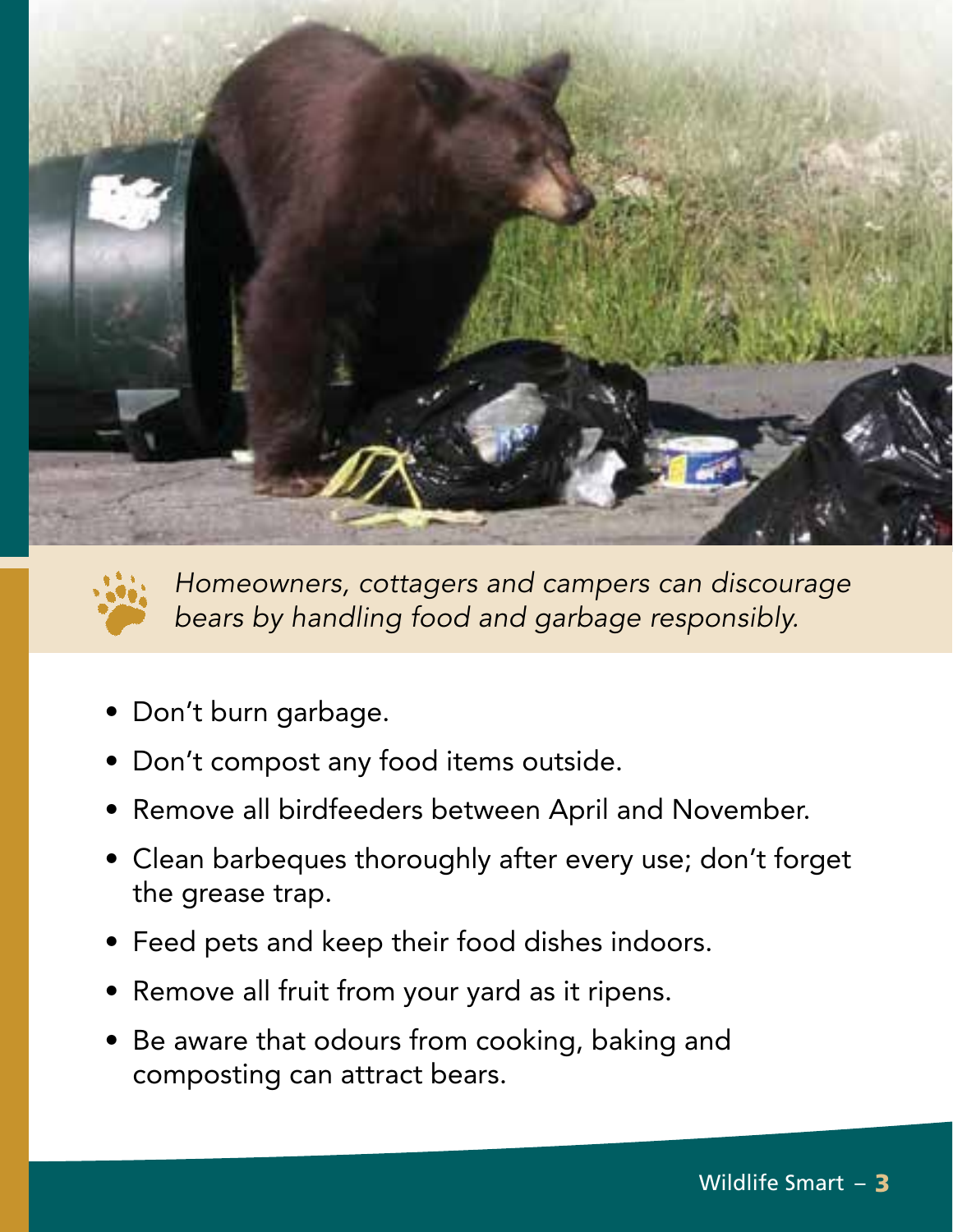#### Campers

- Keep campsites clean.
- Store food and food-related items in airtight storage containers.
- Properly dispose of all garbage.
- Use bear-proof refuse containers where provided.
- Don't cook, eat or store any food items or other odourous items in your tent.
- If you have a vehicle, store all food inside and out of sight.
- Cooking highly odorous foods such as bacon or fish are more likely to attract a bear.
- Don't dispose of dish water around or near your tent.
- Sleep with deterrents readily accessible.



#### Safe Campsite Unsafe Campsite





*Secure your attractants to reduce risks to human safety.*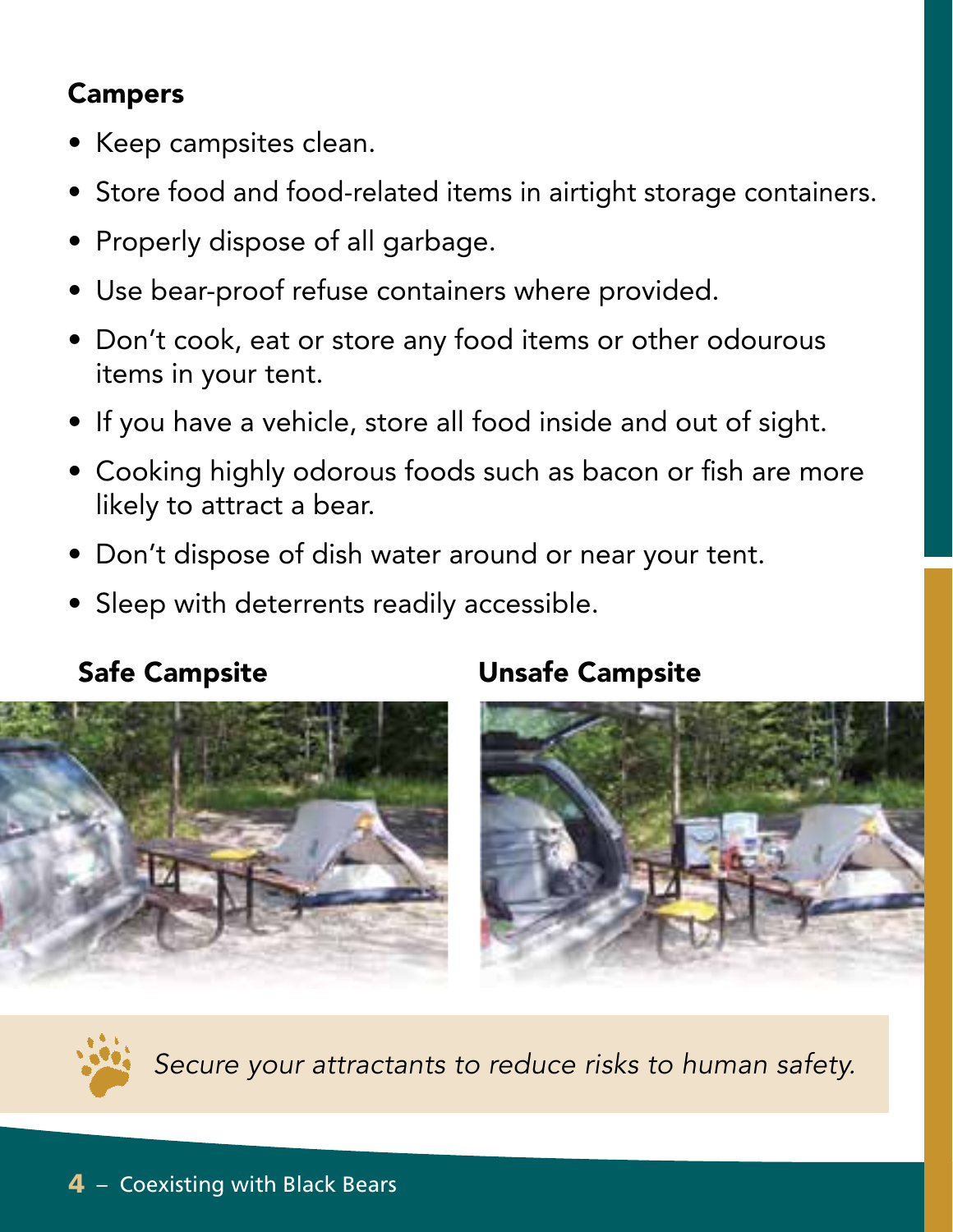#### AVOID BEARS TO STAY SAFE

The best way to stay safe is to avoid all contact with bears. Try following these safety tips while in bear country:

- Learn about black bears, their behaviour and habitat.
- Stay alert and watch for bear signs like tracks, droppings, claw marks on trees, dug up ant hills or rolled over logs.
- Don't obstruct your hearing by listening to music on headphones.
- When hiking, carry bear deterrent spray and also consider taking a walking stick and an air horn as further deterrents.
- Always try to hike with a partner or in a group, and let someone know where you will be and when you expect to return.
- Stay in a group don't allow anyone to straggle behind or rush ahead.
- Keep dogs on a leash as they may provoke an attack.
- Make your presence known by making noises, such as talking, singing, clapping your hands or using a noise maker.
- Do not wear scented cosmetics or body products.



*The best way to stay safe is to avoid all contact with bears.*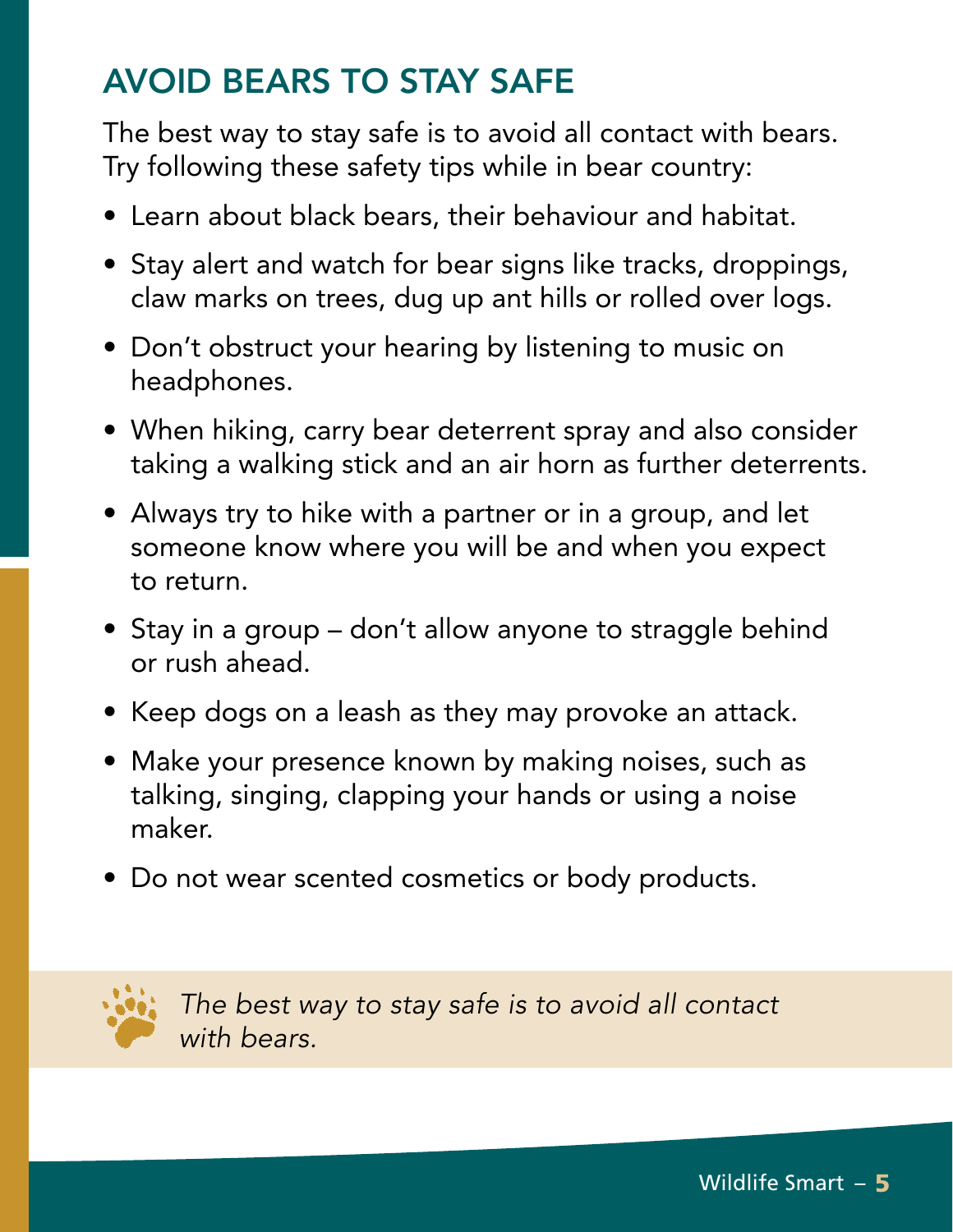#### BEAR ENCOUNTERS

#### If you see a bear

- Stop. Remain calm. Assess the situation.
- Do not run away as this may prompt a chase response.
- Do not climb a tree or enter water, as these options will not guarantee your safety.
- If a bear is in a tree, simply leave the area the way you came.
- If the bear is unaware of you, leave the area calmly and quietly when the bear is not looking in your direction.
- If you decide to take a detour, choose a wide path that will not intersect the bear if it is moving.
- If the bear becomes aware of you, calmly identify yourself as human by talking to it in a low, calm voice while waving your arms as you back away slowly to increase your distance.
- Be ready to deploy (or use) the bear deterrent spray if the bear approaches within range.
- Avoid direct eye contact.
- If you are wearing a backpack, keep it on.
- If the bear seems unconcerned, leave the area calmly and quietly.
- As you leave, watch the bear to see if its behaviour changes.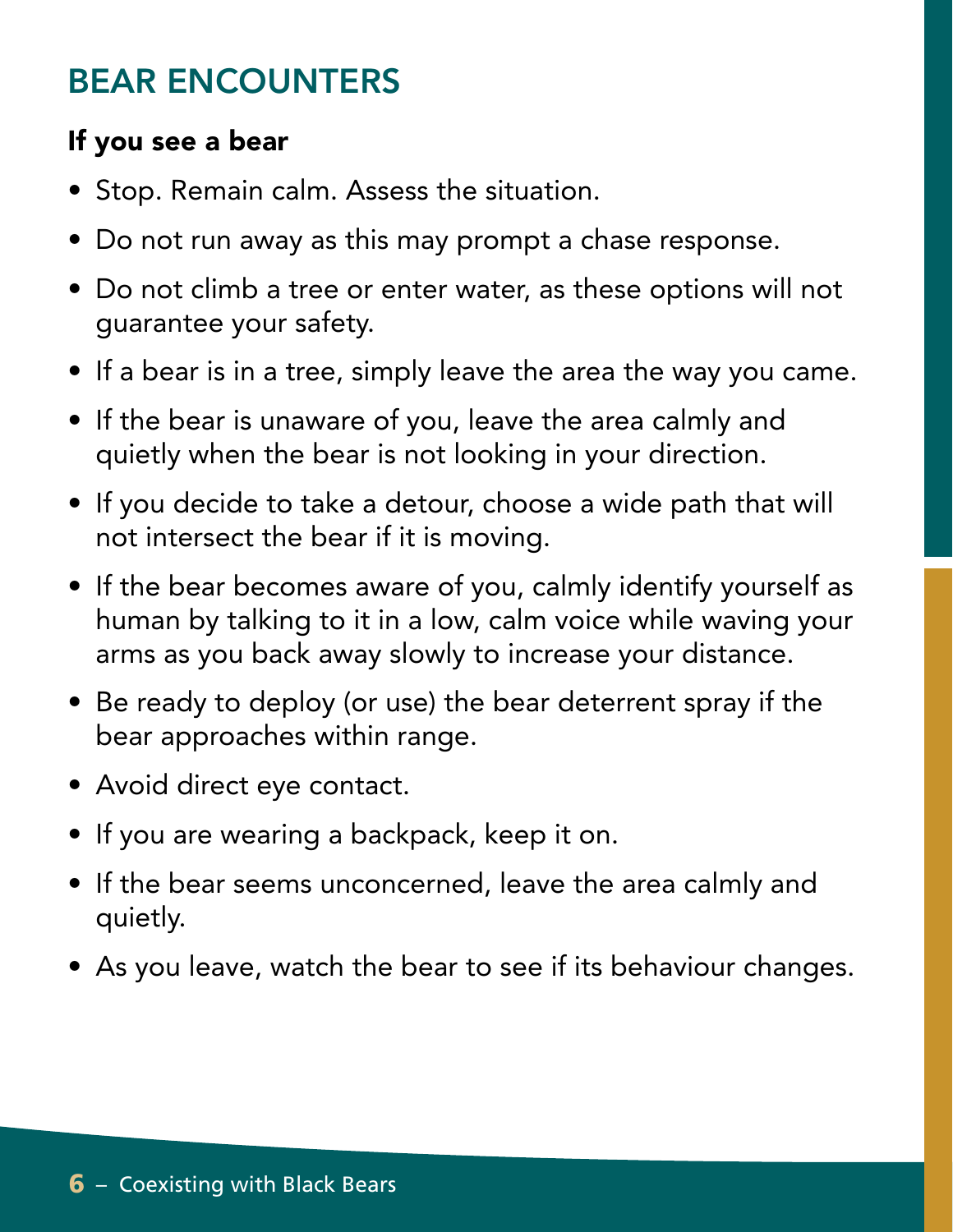#### RESPONDING TO DIFFERENT BEAR BEHAVIOURS

In an encounter where a black bear responds to the presence of people, it may display three main types of behaviour: defensive, non-defensive, and predatory. The following tips will help you assess the behaviour and determine how to respond appropriately.

#### A Defensive Bear

A black bear may be defensive if it senses a threat to itself, its cubs, or its food source. A defensive bear will often display signs of agitation and stress through vocal and/or visual cues such as huffing, popping of the jaws, pacing, swinging of the head or excessive salivation. This may escalate to slapping the ground or a tree, or to a bluff charge, stopping short of contact. The head will be lowered with ears drawn back while facing you. Your goal in this type of encounter is to avoid being seen as a threat. Talk to the bear in a low, calm voice and slowly back away.



*The first step in a bear encounter is to stop, remain calm and assess the situation.*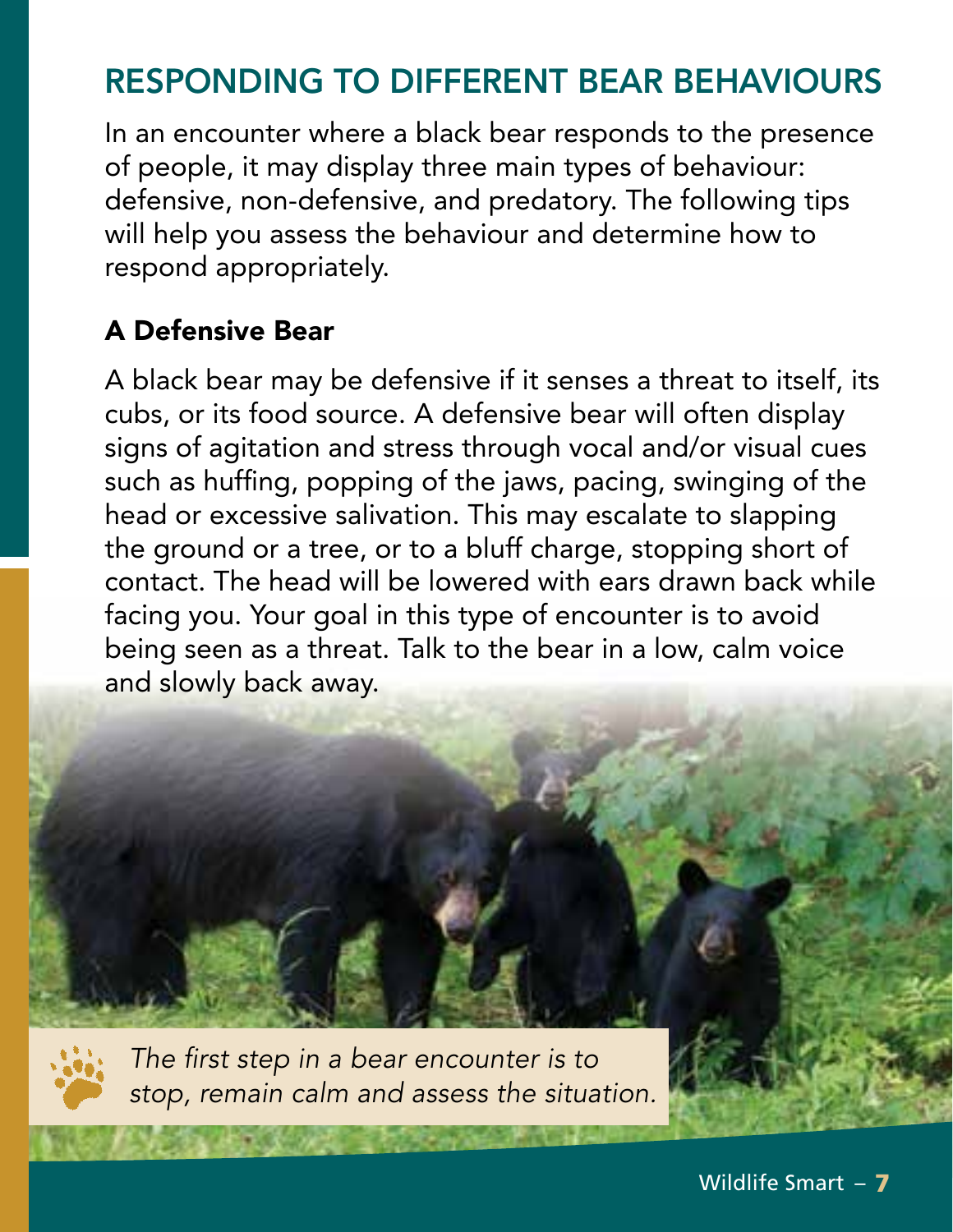If a defensive bear charges:

- Stand your ground, be non-threatening.
- Talk to the bear in a calm voice.
- Deploy (or use) the bear deterrent spray if the bear approaches within range.
- When the bear has moved off, proceed on your way.

If a defensive bear makes contact with you:

- Fall to the ground laying face down with legs slightly apart.
- Lock your fingers behind your head/neck.
- If the bear flips you over, roll back onto your stomach.
- Do not struggle or cry out.
- Do not move until you are sure the bear has left.
- If the attack lasts more than several minutes, the bear is not attacking defensively anymore. Fight back using a knife, rocks, sticks, car keys, or any other available weapon.

#### A Non-defensive (Investigative) Bear

If a bear approaches in a non-defensive or investigative manner, it will show little signs of stress. It may be curious, used to people, after your food, wanting right of way, or to assert dominance. In the rarest case, a bear may be predatory.

A curious bear's approach will be slow and hesitant with ears cocked forward and its nose raised to investigate; bears that have been food-conditioned or habituated to the presence of people may approach more boldly.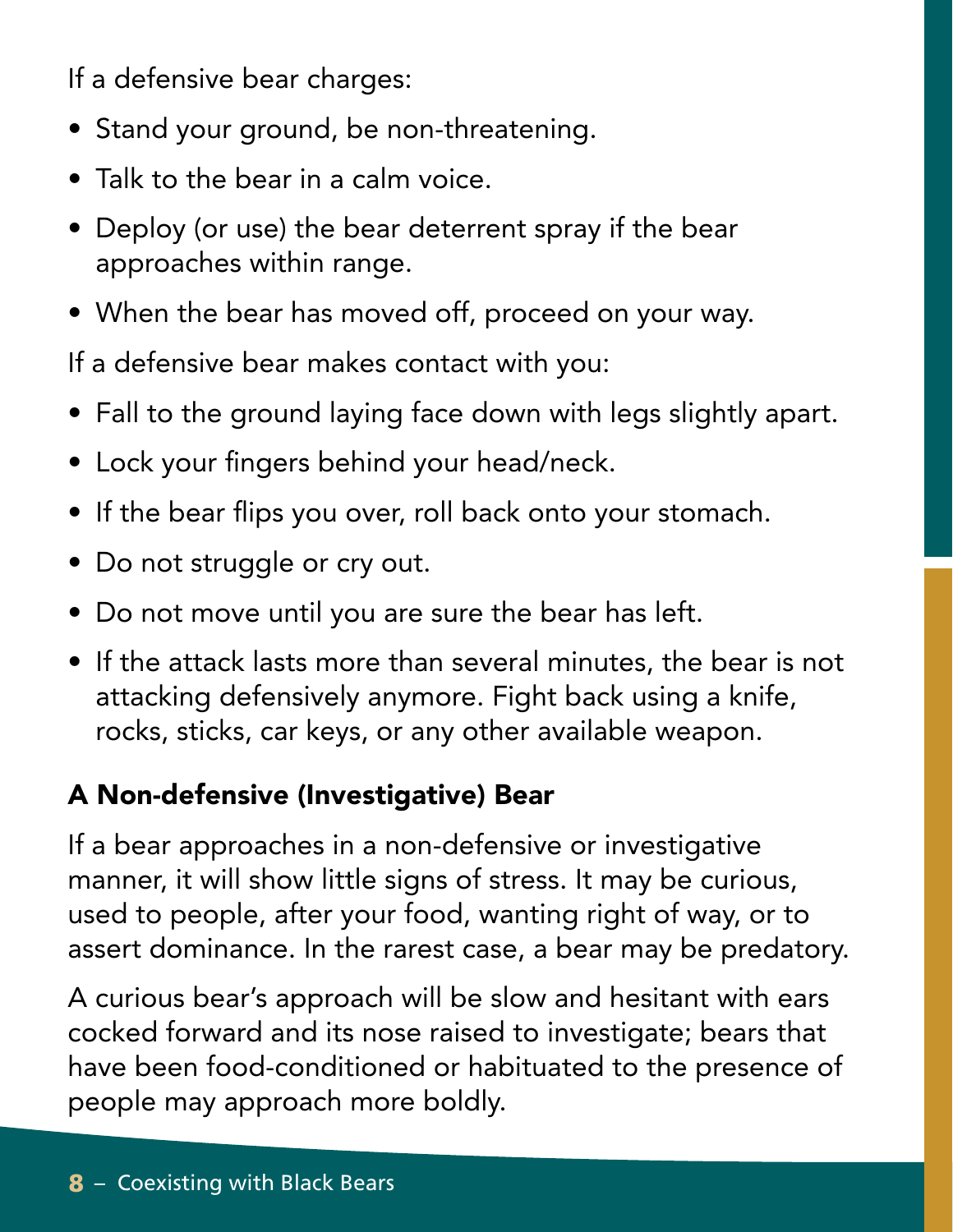If a non-defensive (investigative) bear approaches you:

- Talk to the bear in a firm voice.
- Group together.
- Be ready to use a deterrent, such as bear deterrent spray, a walking stick or noise maker.
- Calmly try to move out of the bear's way; if it follows you, it should be treated as a predatory bear.

#### A Predatory (Stalking) Bear

A predatory bear's approach will be deliberate and silent. This bear is the type you should be most concerned with. The head will be up and ears erect, displaying no signs of stress. The bear will be intensely focused on the person it considers

its prey. Your goal in this type of encounter is to convince the bear that you are not easy prey.

If a predatory bear continues to follow you:

• Stop and stand your ground.



*A predatory bear's approach will be deliberate and silent. This bear is the type you should be most concerned with.*

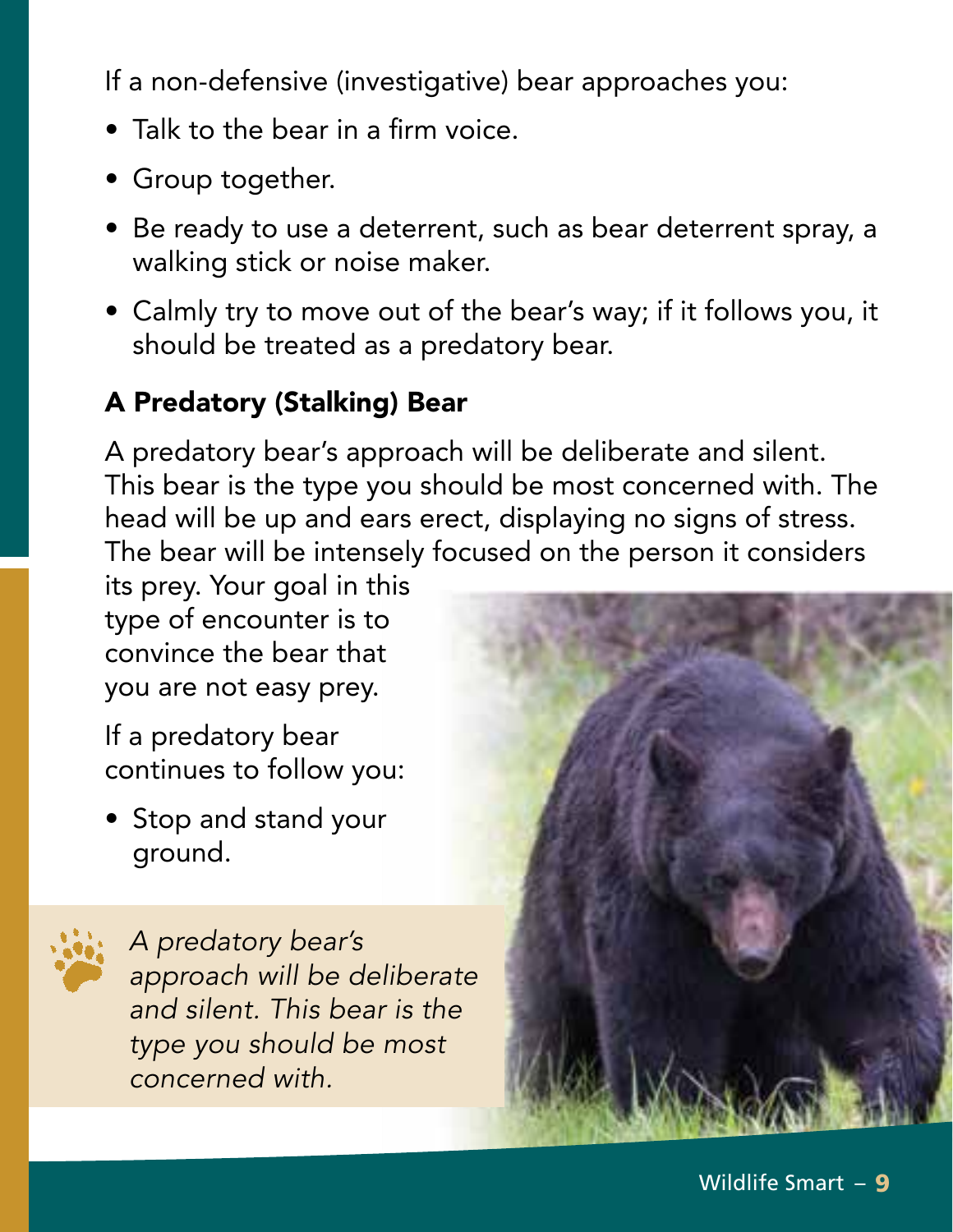- Make direct eye contact.
- Act aggressively; shout, wave your arms, stomp your feet, deploy noise makers (such as whistles, air horns or rattlers).
- Elevate yourself onto a log or rock and raise your jacket to look bigger.
- Deploy your bear deterrent spray if the bear approaches within range.

If a predatory bear attacks you:

- Fight back with anything at hand. Use your bear deterrent spray, walking stick, knife, firearm, rocks, sticks, binoculars, car keys, or even bare hands.
- Strike for the bear's eyes or nose, where it is most vulnerable.
- Kick and yell.
- Be relentless, you are fighting for your life!

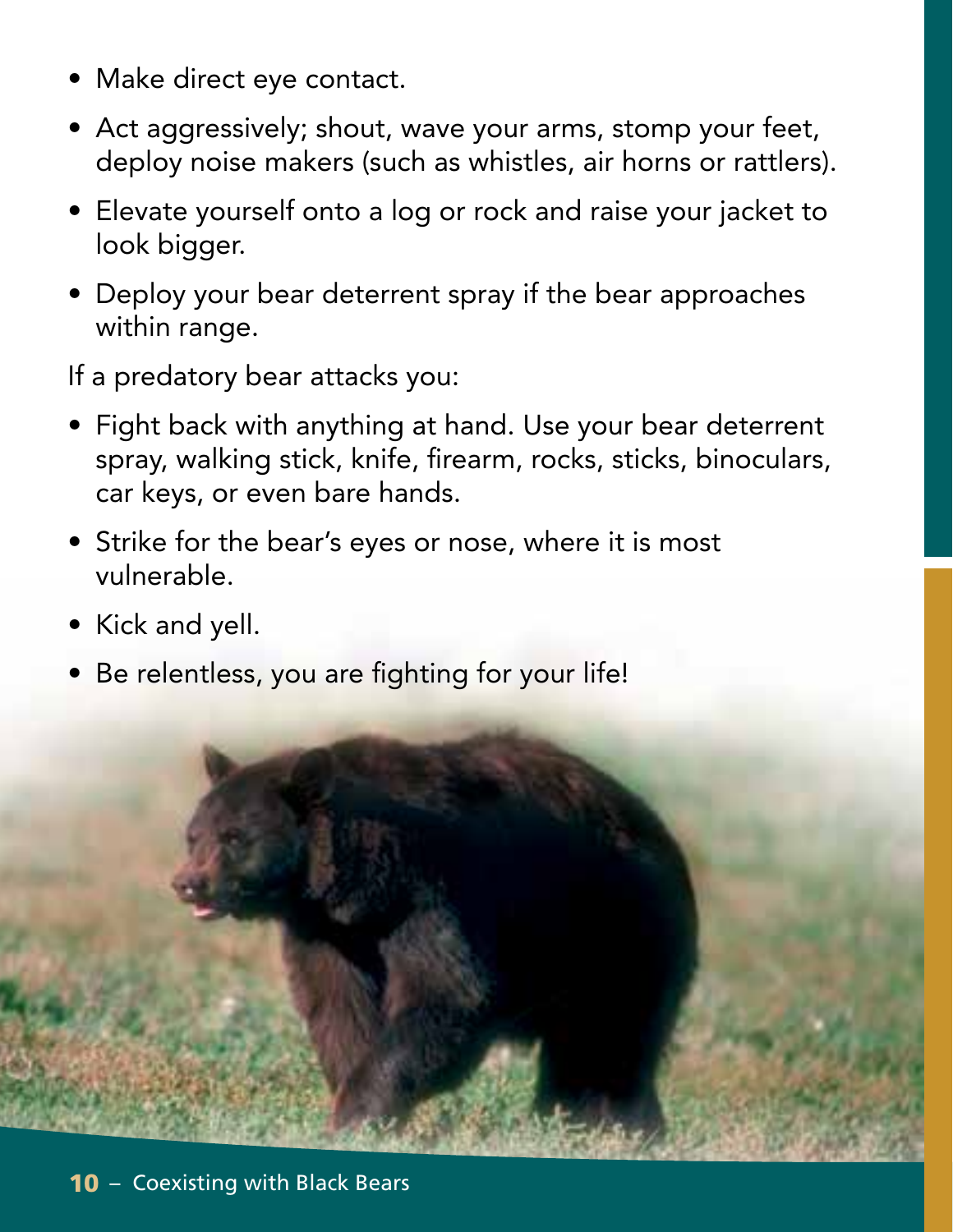#### BEAR DETERRENT SPRAY

Bear deterrent spray is a highly recommended tool to deter approaches and potential attacks by black bears. However, it should never be a substitute for practicing the principles of being Wildlife Smart and learning how to avoid encounters with black bears.

Bear attack research has shown that the use of bear deterrent spray is more effective than firearms, at reducing the risk of human fatality or serious injury. Hunters and trappers who carry firearms are also encouraged to carry bear deterrent spray.

CAUTION: Bear deterrent spray does not guarantee the prevention of an attack or injury from an attack by a black bear.

#### WHAT IS REAR DETERRENT SPRAY?

- It is used to deter an approaching bear (or other wild mammal) and give you an opportunity to leave the area while the bear is dealing with an unpleasant irritant.
- It is not a repellent and if used as such may actually attract bears. Do NOT spray clothing, tents, etc. with it.
- It contains capsaicin (a hot red pepper derivative), a carrier (to hold the capsaicin in an evenly mixed liquid state), and a propellant.
- It acts as a powerful local irritant to a bear's nose, eyes, and respiratory system, causing stinging, difficulty breathing, and sometimes a temporary loss of sight.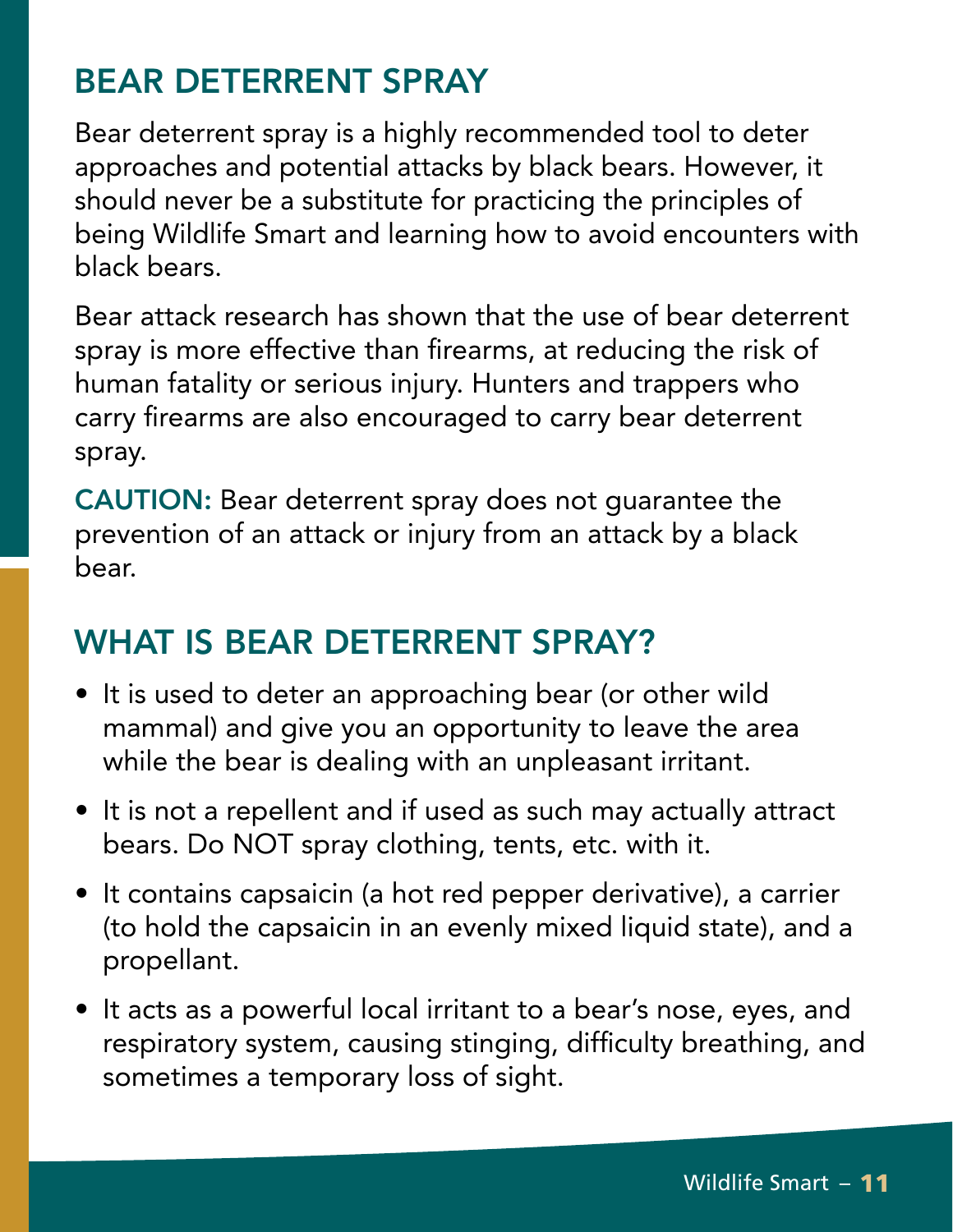- Its effects are temporary and non-lethal.
- When deployed, the spray exits the canister in a coneshaped cloud at more than 100-kilometres per hour. Even in unfavorable wind conditions, some of the spray will still deploy in front of the bear when used as directed.
- Bear deterrent spray may also be called bear pepper spray, bear deterrent pepper spray, bear capsicum spray or bear attack deterrent. Bear deterrent spray should not be confused with pepper spray. These are two different products.

#### WHAT TO LOOK FOR IN BEAR DETERRENT **SPRAY**

There are several brands of spray with different characteristics. Choose a brand that has a label on the canister declaring the product:

- is a bear attack deterrent or bear deterrent, and clearly identifies the product as an *irritant* to deter bears from attacking people.
- has a capsaicin content between one and two per cent; the higher, the better.
- Canisters are typically 225 ml or larger, but cannot exceed 500 ml. Choose the largest canister you can find and that you are able to carry where its readily accessible to you.
- Check the expiry date. The capsaicin content does not lessen, but the propellant can break down over time (limiting the range and effectiveness of the spray).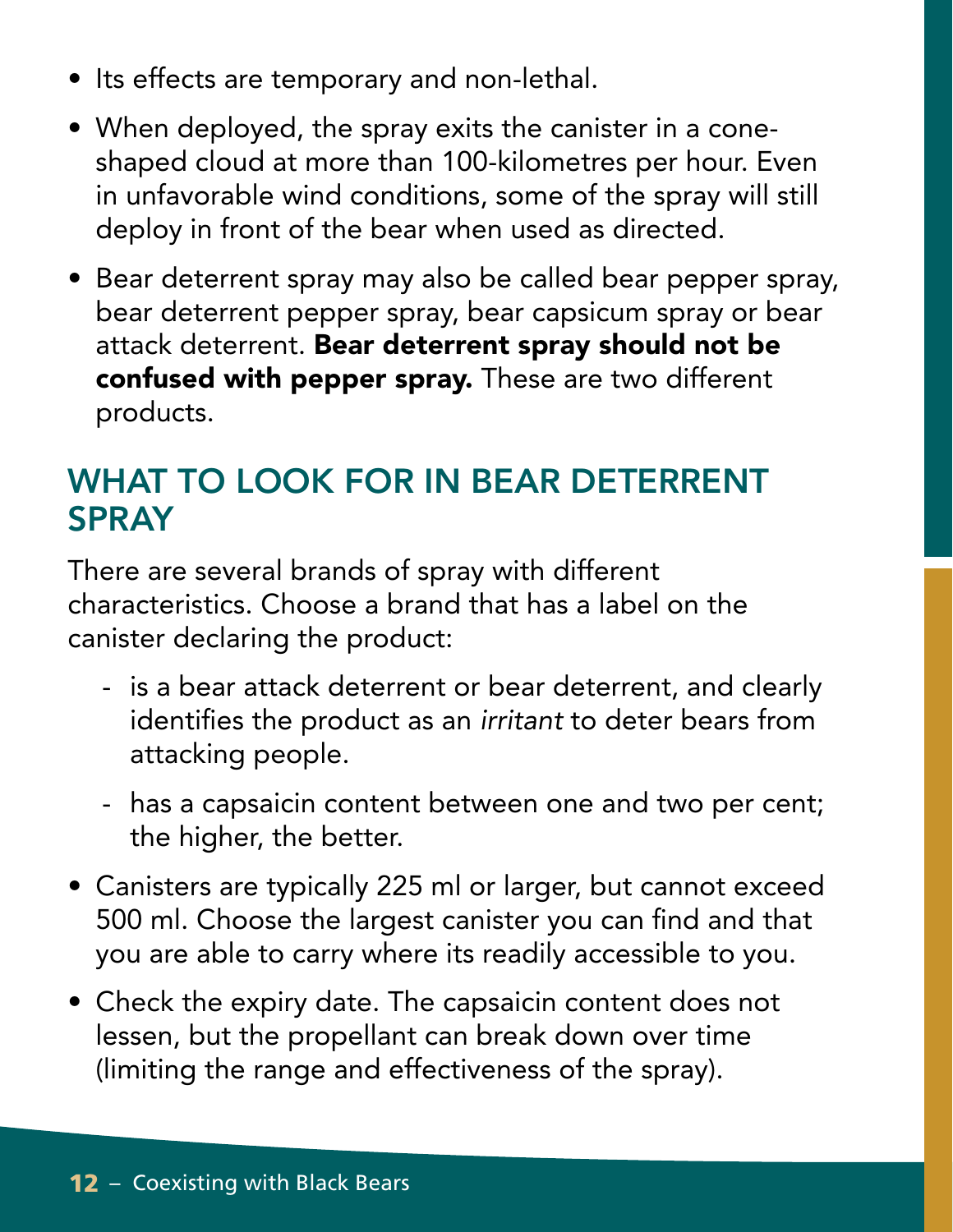

- Check manufacturers' websites for dispersal characteristics. Look for a:
	- spray distance of eight metres or more
	- spray time of eight seconds or more
	- spray that dispenses in a cloud rather than a narrow stream
- Do not use bear deterrent spray that you suspect has been frozen.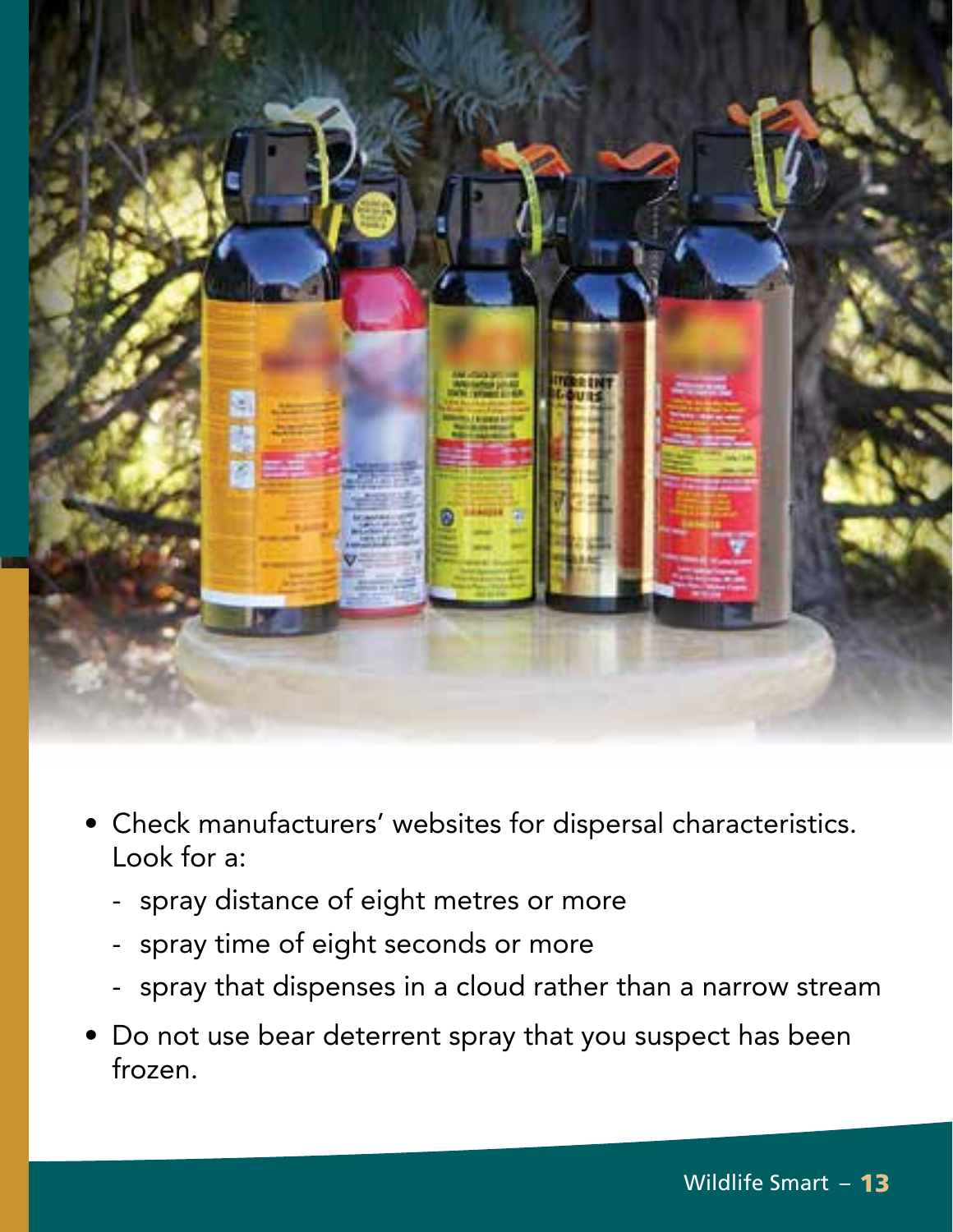### IS IT LEGAL TO POSSESS?

Under the Criminal Code of Canada, deterrent sprays that use the natural ingredient capsaicin are classified as prohibited weapons unless used for the purposes which they are manufactured such as bear deterrent or bear attack deterrent. Anglers, hikers, hunters and others working or recreating in bear country may carry bear deterrent spray if they can reasonably show that its purpose is to protect them against an animal attack.

#### HOW TO USE BEAR DETERRENT SPRAY

• It is recommended you first purchase either a regular canister or, preferably, an inert canister (with no capsaicin) and practise using it to learn how they work.



*Example of how to use bear deterrent spray.*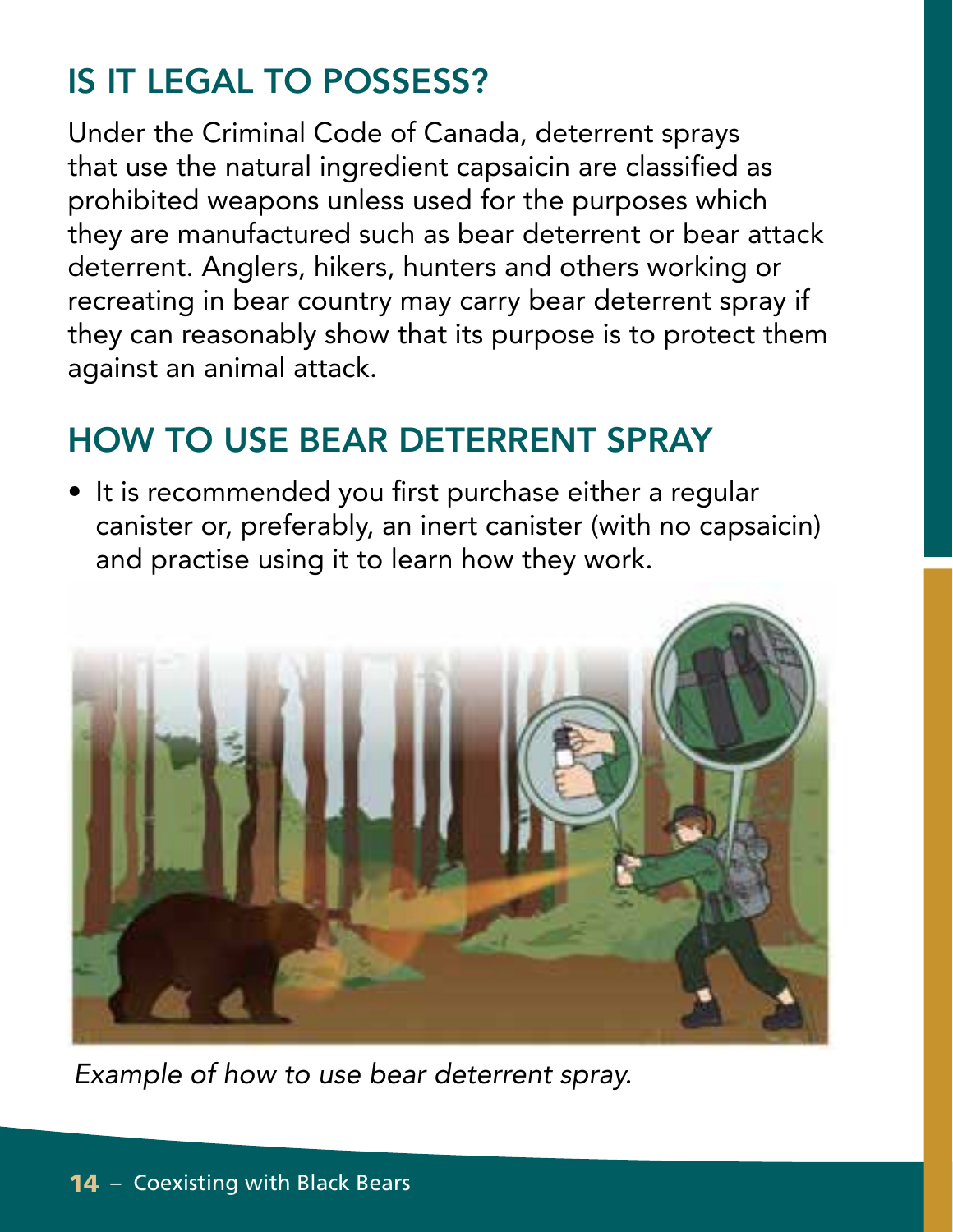- When practising, have water available to wash your hands afterward. Practise removing the canister quickly from the holster and taking off the safety – keep in mind that a charging bear 10 metres away will reach you in four seconds or less.
- Before carrying your deterrent spray in bear country, read the label and familiarize yourself with the effective range and amount of spray time available for that canister.
- If you see/hear signs of a bear nearby, have the spray canister ready in your hand, with the safety off, and leave the area the way you came.
- Whenever possible, deploy deterrent in a downwind direction.
- After removing the safety clip, keep one hand on the trigger and grasp the canister with the other hand for stability (otherwise it may recoil upwards).
- When the bear is within range (as indicated by your canister), aim and point the canister downward and slightly in front of the bear so the bear will pass through the emerging cloud of spray as it approaches.
- Spray in a one or two second burst, and leave the area. You have approximately six to eight seconds of spray time in a canister. You may need to redeploy the spray if the bear continues to follow you; make sure you save enough spray to last until you are able to reach a secure area.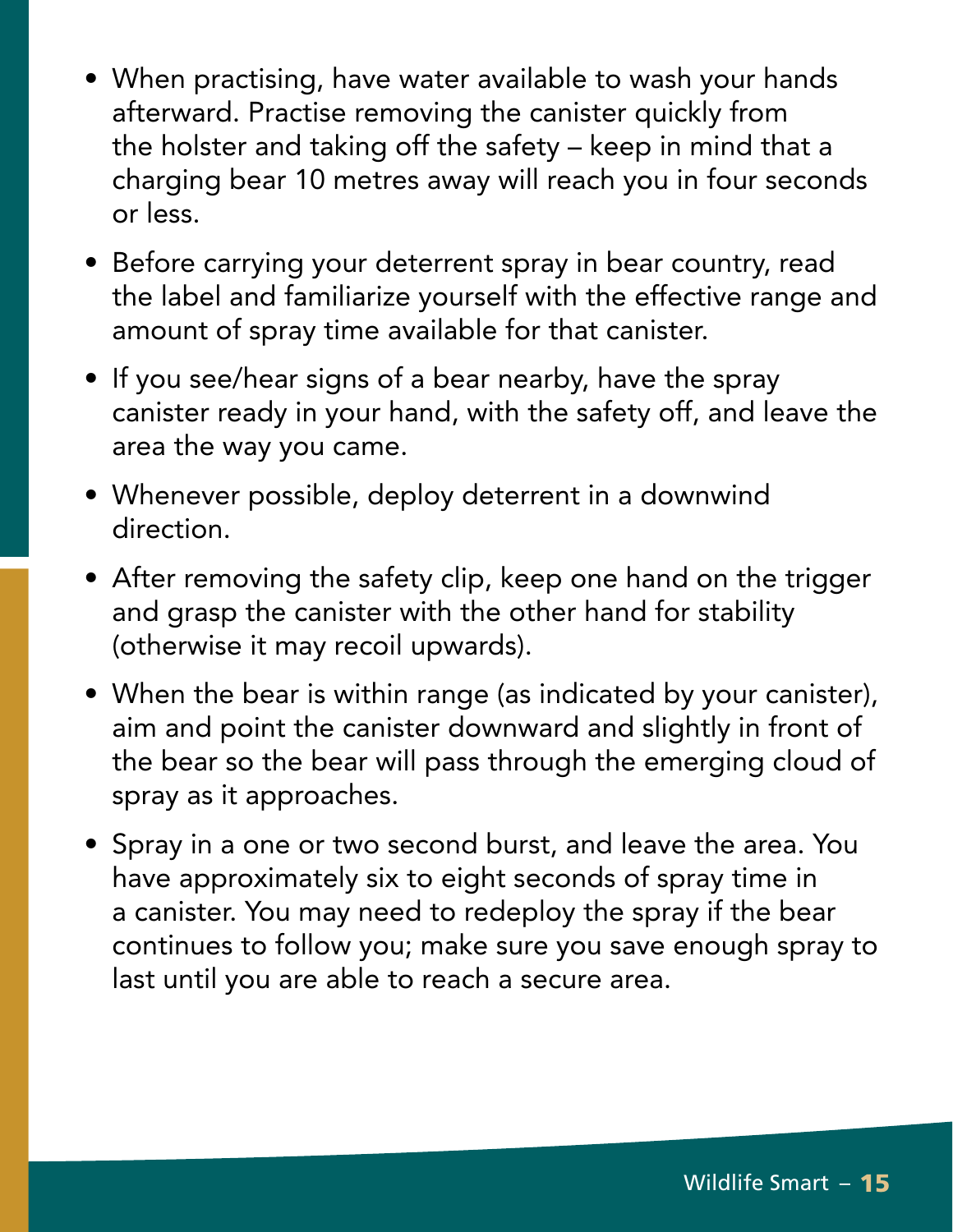#### BEAR ATTACKS ARE EXTREMELY RARE

Between 1900 and 2017, there have been 71 fatal black bear attacks in North America with predatory attacks being more frequent than defensive attacks. In spite of thousands of encounters between people and bears, there have been three black bear-inflicted deaths in Manitoba. All have been the result of predatory attacks.

#### LETHAL REMOVAL

Black bears can be harvested by a licensed hunter or trapper during a regulated season. All hunting and trapping regulations apply.

In exceptional circumstances, a person may kill a black bear in defence of person or property. However, if this occurs, they must report this to a conservation officer within 10 days.

For more information on reducing the risk of conflicts with black bears and other wildlife visit www.manitoba.ca/human-wildlife.

To report wildlife showing aggressive behaviour or that appears sick, injured, or orphaned, call the TIP line at 1-800-782-0076.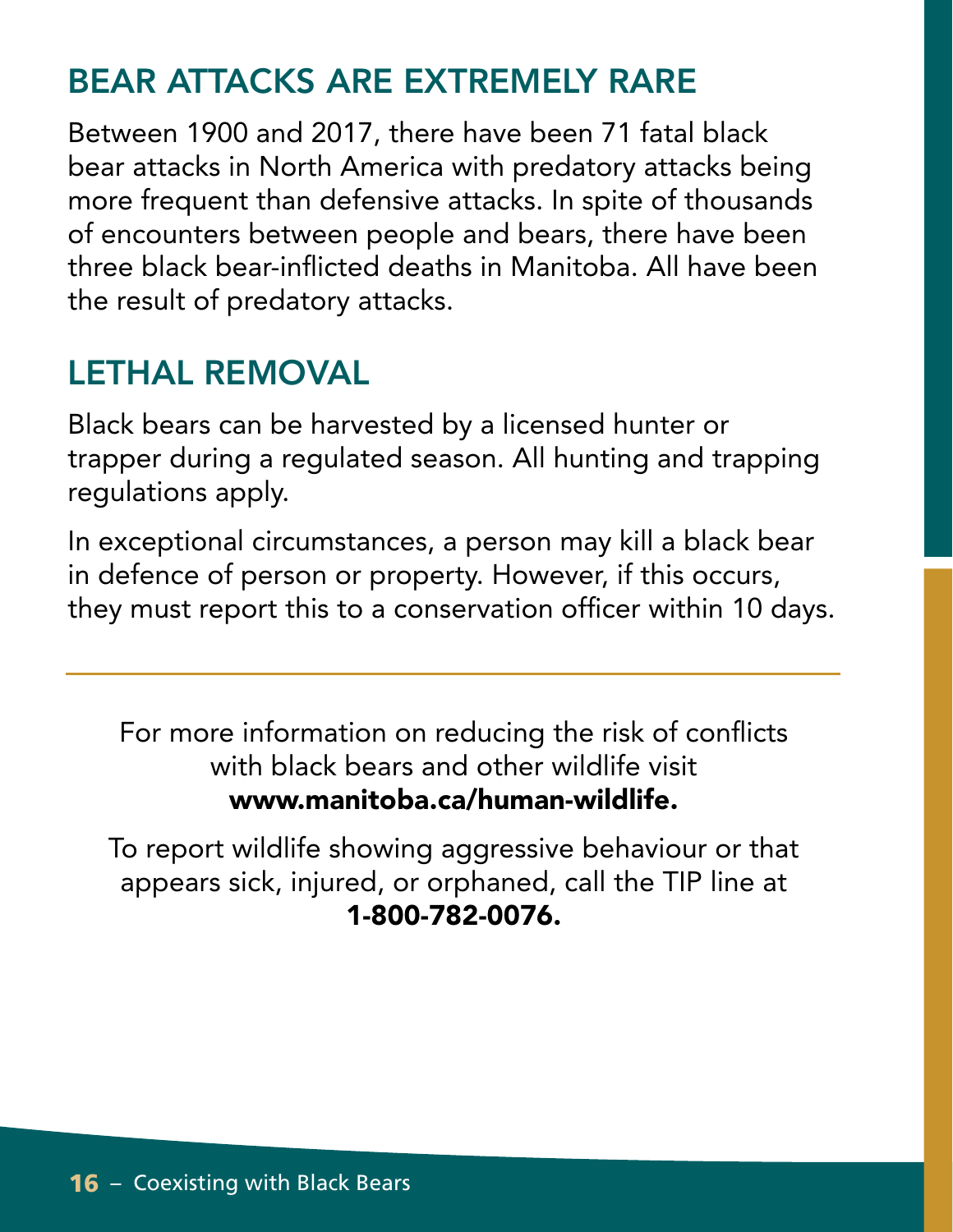# You are in *Bear Country!*

## Don't feed Bears!





Keep a clean campsite!